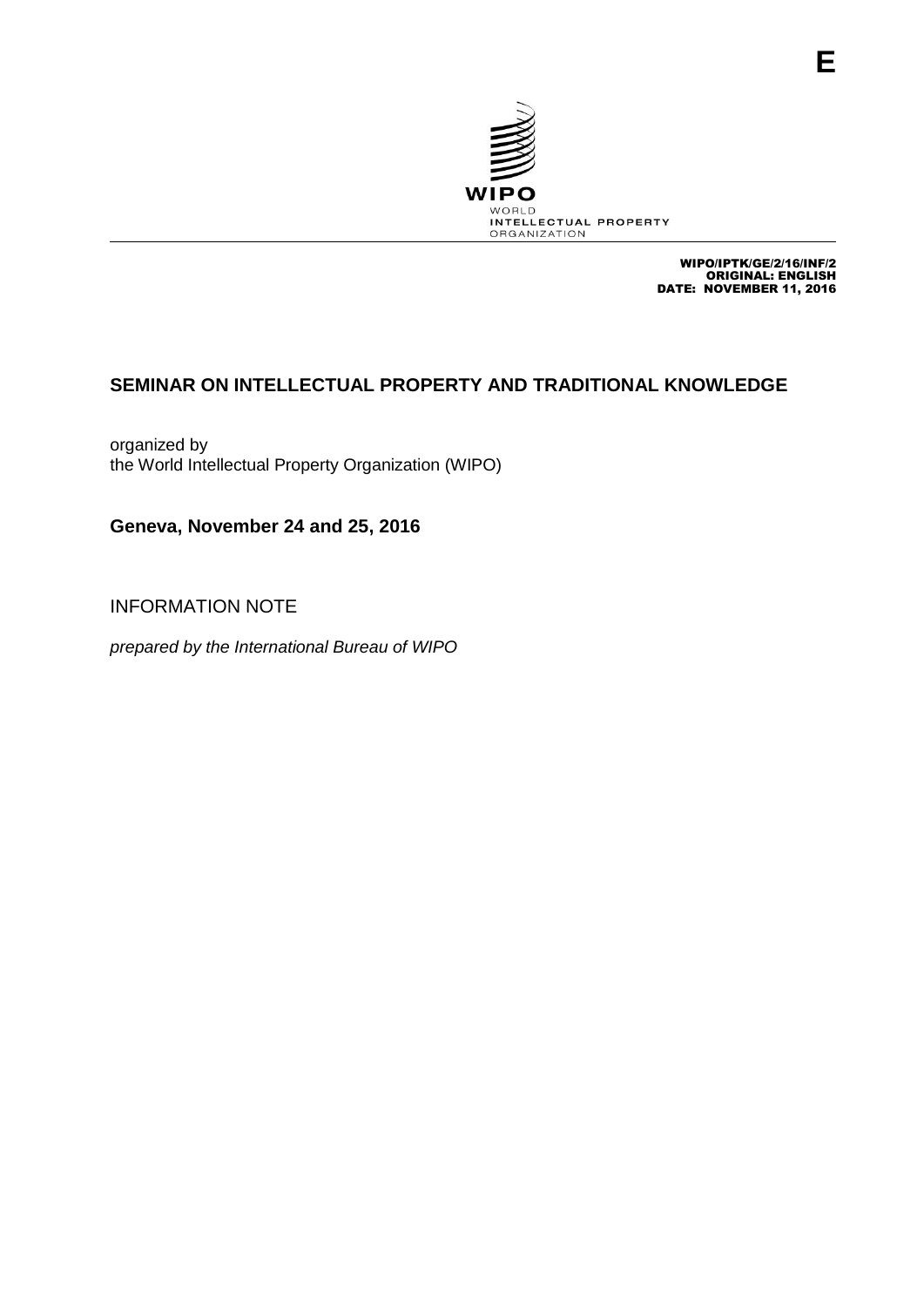1. The overall objective of the Seminar on Intellectual Property and Traditional Knowledge ("the Seminar") is, as indicated in the mandate of the Intergovernmental Committee on Intellectual Property and Genetic Resources, Traditional Knowledge and Folklore ("IGC"), to contribute towards building "regional and cross-regional knowledge and consensus" on [issues related to intellectual property (IP) and traditional knowledge (TK)] "with a focus on unresolved issues".

2. At its Thirty-First Session, held from September 19 to 23, 2016, the IGC decided to transmit to its Thirty-Second Session an "Indicative List of Outstanding/Pending Issues to be Tackled/Solved at the Next Session"<sup>1</sup> .

3. This Information Note provides some background information on each roundtable of the Seminar and the keynote address.

### **Roundtable 1: Regional, National and Community Experiences Relevant to Identifying "Protectable Traditional Knowledge" at an International Level**

4. It is expected that this Roundtable will address the issues of subject matter (including eligibility criteria) and, indirectly, beneficiaries. These issues are related to another outstanding/pending issue, which is the use and meanings of certain terms and concepts, among others, the references to "protection" and "protected" TK.

5. This Roundtable is expected to provide examples of the diversity of forms in which TK can be found throughout the world (and the diversity of holders of TK throughout the world) and how TK is protected in practice, and also distill the essential characteristics of TK that could be reflected in a definition of the subject matter in an international instrument.

### **Roundtable 2: Perspectives on and Experiences with a "Tiered Approach" to the Protection of Traditional Knowledge - Scope of Protection and Exceptions and Limitations**

6. It is expected that this Roundtable will address the issues of scope of protection and exceptions and limitations, with a focus on a "tiered approach". These issues are also related to another outstanding/pending issue, which is the concept of "public domain".

7. As set out in the IGC Chair's Information Note for IGC 32<sup>2</sup>, the "tiered approach" suggests differentiated protection along a spectrum from TK that is available to the general public to TK that is secret/not known outside the community and is controlled by the beneficiaries.

8. This Roundtable is also expected to address the use and meanings of terms describing or relevant to the extent of diffusion of TK, such as "public domain", "publicly available", "secret", "sacred", "narrowly diffused" and "widely diffused".

## **Keynote address: Why and How to Protect Traditional Knowledge Internationally?**

9. It is expected that the keynote address will:

- enable participants to reflect on whether and why it is important to protect TK at an international level, as well as on the objectives that an international instrument on the protection of TK could pursue; and
- clarify the key provisions/measures that would be needed to achieve the protection of TK at an international level, such as national treatment and reciprocity.

 $\overline{a}$ 1 See WIPO/GRTKF/IC/32/5, available at: <http://www.wipo.int/tk/en/igc/preparation/>.

<sup>&</sup>lt;sup>2</sup> Available at: http://www.wipo.int/tk/en/igc/preparation/